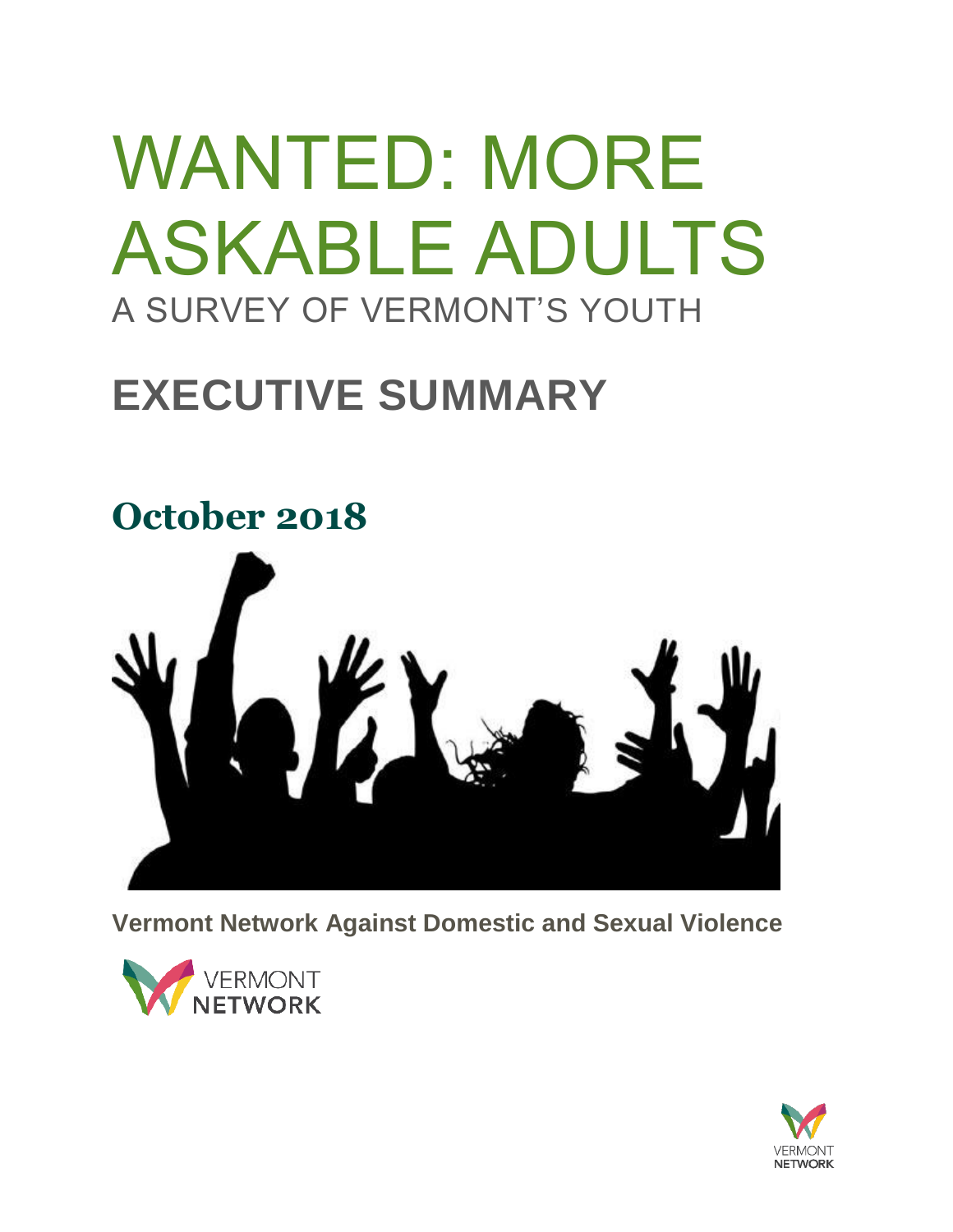Thank you to…

- The Youth of Vermont
- Vermont Network Youth Advocacy Task Force members
- Our Community Partners

#### **A copy of the full-length report can be found here: <https://vtnetwork.org/publications/>**

**For support about domestic, dating, and sexual violence, please find your local Vermont Network Program [here:](https://vtnetwork.org/get-help/)**

<https://vtnetwork.org/get-help/>

**FOR STATEWIDE HOTLINES: Domestic Violence Hotline** 800-228-7395 **Sexual Violence Hotline** 800-489-7273

**For support, advocacy, and celebration of young queer people in Vermont:**

**[Outright Vermont](http://www.outrightvt.org/)**

<http://www.outrightvt.org/>

802-865-9677

241 N. Winooski Ave. McClure Multigenerational Center Burlington, VT 05401

Produced by the Vermont Network Against Domestic & Sexual Violence

[www.vtnetwork.org](http://www.vtnetwork.org/) PO Box 405, Montpelier, VT 05601 October 2018

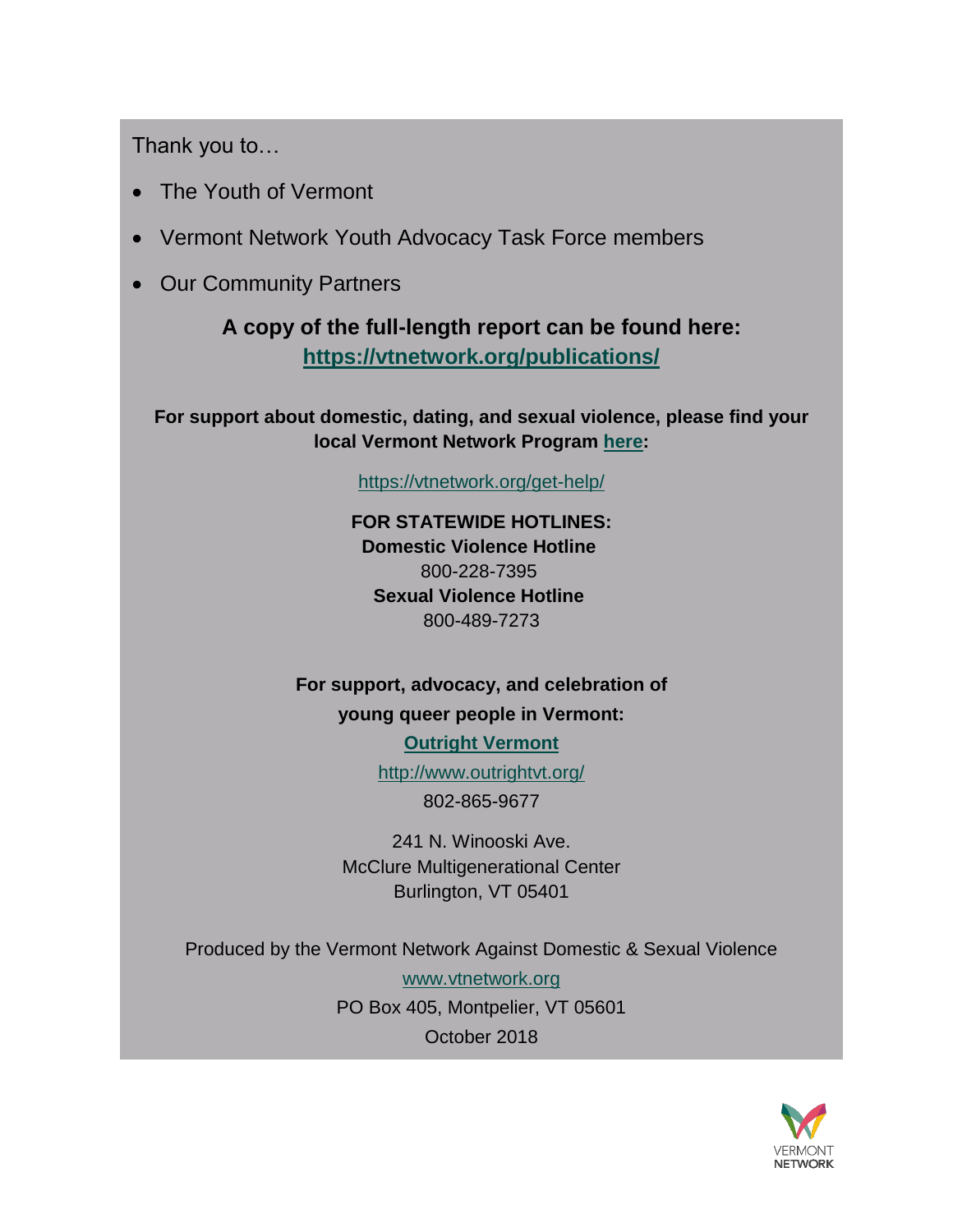### HISTORY AND SURVEY DESIGN

**In November 2017, The Youth Advocacy Task Force (YATF)<sup>1</sup> of the Vermont** [Network Against Domestic and Sexual Violence](http://www.vtnetwork.org/) designed and launched an informal online survey for Vermont youth up to age 24. The YATF's purpose in creating this survey was to better inform their advocacy and outreach work by listening to Vermont youth about their concerns and ideas for solutions.

#### **The six questions**

- 1. Please rank your level of worry or concern about these issues in your school and/or community.
- 2. If you or any other young people you know have personally experienced any of these issues or concerns in school and/or your community, please check which ones. Check all that apply.
- 3. Rank the actions that you think would help change your school and/or community concerns.
- 4. Please rank the issues that you are concerned about at home.
- 5. Rank the actions that you think would help your concerns at home get better.
- 6. In what ways would you consider taking action to help make any of your concerns get better! Check all that apply.

### DEMOGRAPHICS

 $\overline{a}$ 

**Five-hundred-eighty-four Vermont youth** participated in the survey with a 68% completion rate. Fifty-three percent of youth identified as female, 39% as male, and five percent with nonbinary/genderqueer identities. The largest age group to respond were 15-16 year-olds at 37%, followed by 13-14 year-olds at 27%. Twenty-one percent of respondents were ages 17-18, eight percent were ages 19-24, and seven percent were ages 11-12. Two incomplete responses came from youth 10 and younger. Regionally, nearly 70% of participants came from Washington and Orange Counties and the greater Hardwick area. Rural areas were much better represented than urban areas. Chittenden and Rutland Counties combined made up less than six percent of the responses.

<sup>1</sup> *The Youth Advocacy Task Force (YATF) is a statewide coalition of advocates, educators and partners who are champions for children and Youth. We acknowledge the specific injustices experienced by young people and are dedicated to holding their integrity and human rights as paramount in our commitment to promoting healthy sexuality and safe and respectful relationships for all people.*

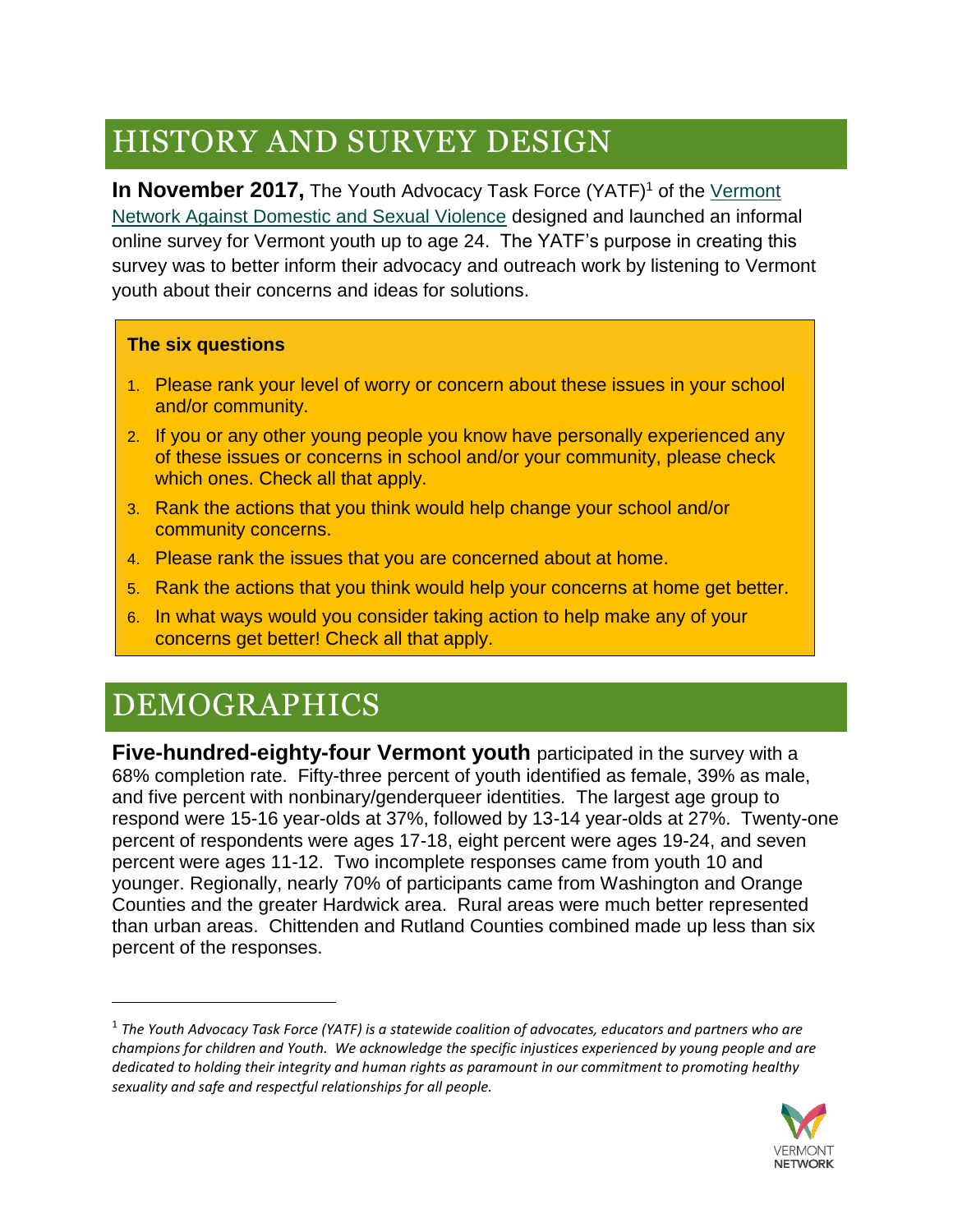### SUMMARY OF RESPONSES

### **Vermont Youth's Big Concerns**

#### **In school and communities**

- Drug use
- Alcohol use
- Sexism (body shaming and harassment)
- Personal emotional safety (above physical or sexual safety)
- Bullying and body shaming experienced at high levels

#### **For nonbinary/genderqueer youth, add:**

• Homophobia and transphobia

#### **For nonbinary/genderqueer and 19-24 year-old youth, add:**

• Family poverty and having few resources

#### **At home**

- Stress
- Mental health of self and household members
- Emotional safety

### **What Helps**

#### **In schools and communities**

- Having more askable/supportive adults
- Support for youth initiatives and leadership
- Training of school staff and adults in the community
- Counseling and support groups
- School policy changes

#### **Additionally**

- More text and chat lines
- Change dress code policies, decrease homework load, increase diversity training



**leaders** staff/adults school **Groups** change askal counseling/support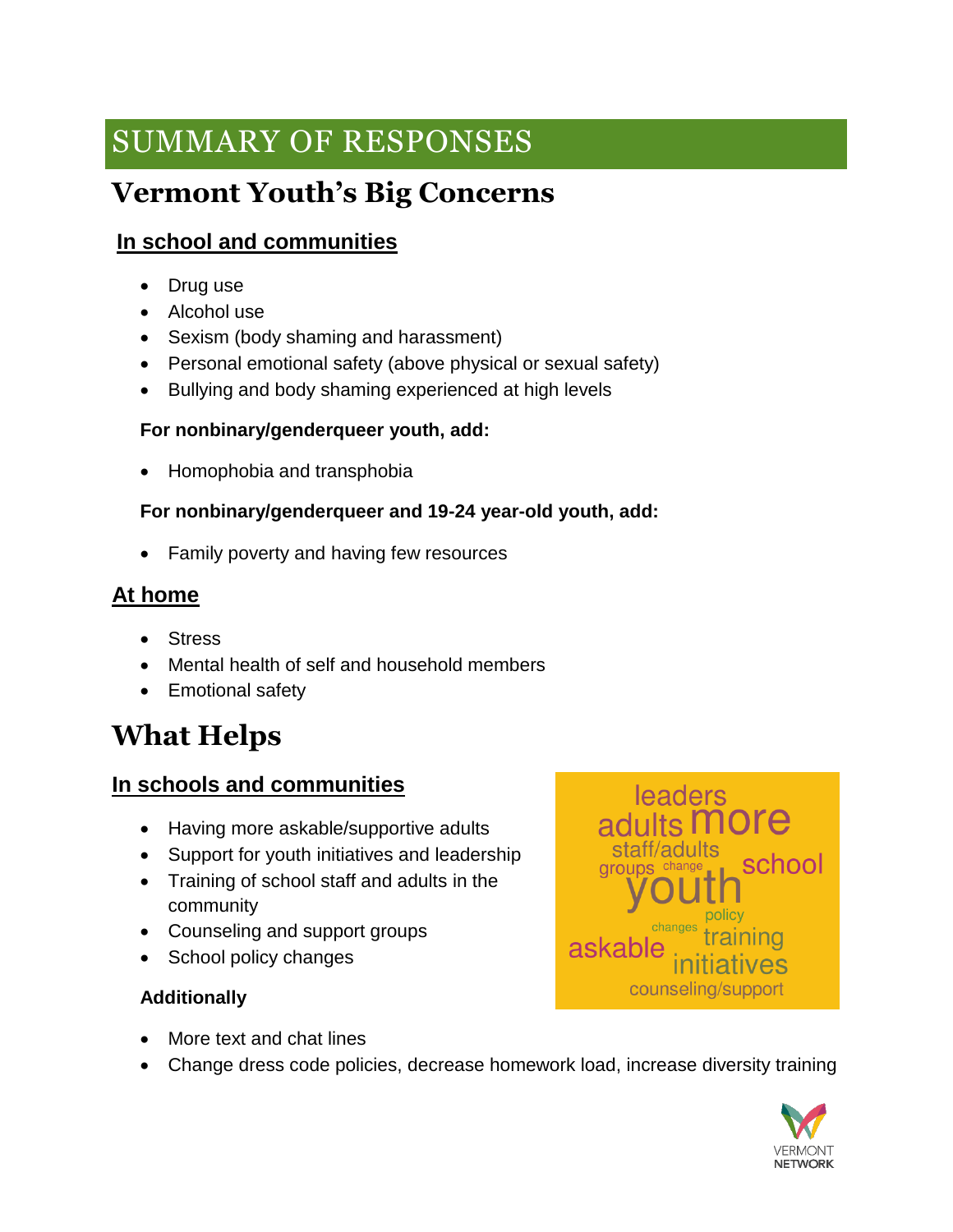• Less awareness campaigns, school workshops, conversations, and hotlines

#### **At home**

- Money
- Counseling and support groups
- Having more askable/supportive adults

#### **Additionally**

- More access to mental health support
- Less hotlines, systems' interventions, people leaving home

### **How Would Youth Consider** *Taking Action***?**

- Reaching out to a friend
- Taking a leadership role
- Reaching out for support for myself

#### **For nonbinary/genderqueer youth and 17-24 year-old youth, add:**

• Working to make policy/law changes

### RECOMMENDATIONS

### **More to explore**

The results of this youth survey provide a solid foundation from which to engage in more conversations with young people in Vermont. A deeper dive with youth from more diverse and populated areas in Vermont as well as specific age groups and gender identities would provide a more realistic picture of the experiences of all Vermont youth. Further exploration of how youth define issues like *sexism* and solutions like *having more askable adults* would elevate the survey outcomes and increase understanding. Finally, it would be most valuable to hear stories from Vermont youth about times when they felt supported by *askable adults* and situations when *youth leadership* was supported in ways that felt empowering and genuine.